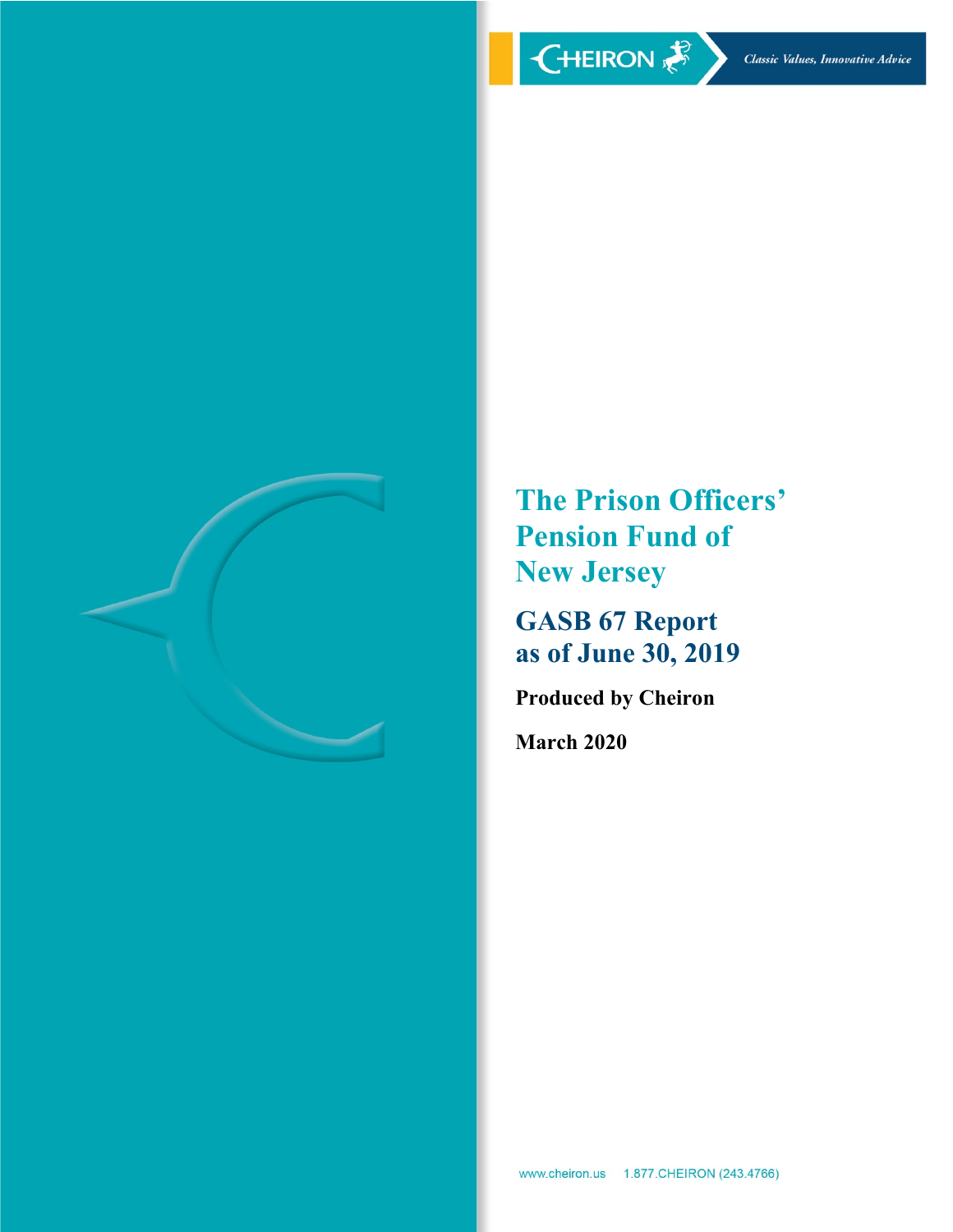# **TABLE OF CONTENTS**

| <b>Section</b>                  | Page |
|---------------------------------|------|
| Section I                       |      |
| Section II                      |      |
| Section III                     |      |
| Section IV                      |      |
| Section V                       |      |
| Section VI                      |      |
| <i><u><b>Appendices</b></u></i> |      |
|                                 |      |
|                                 |      |

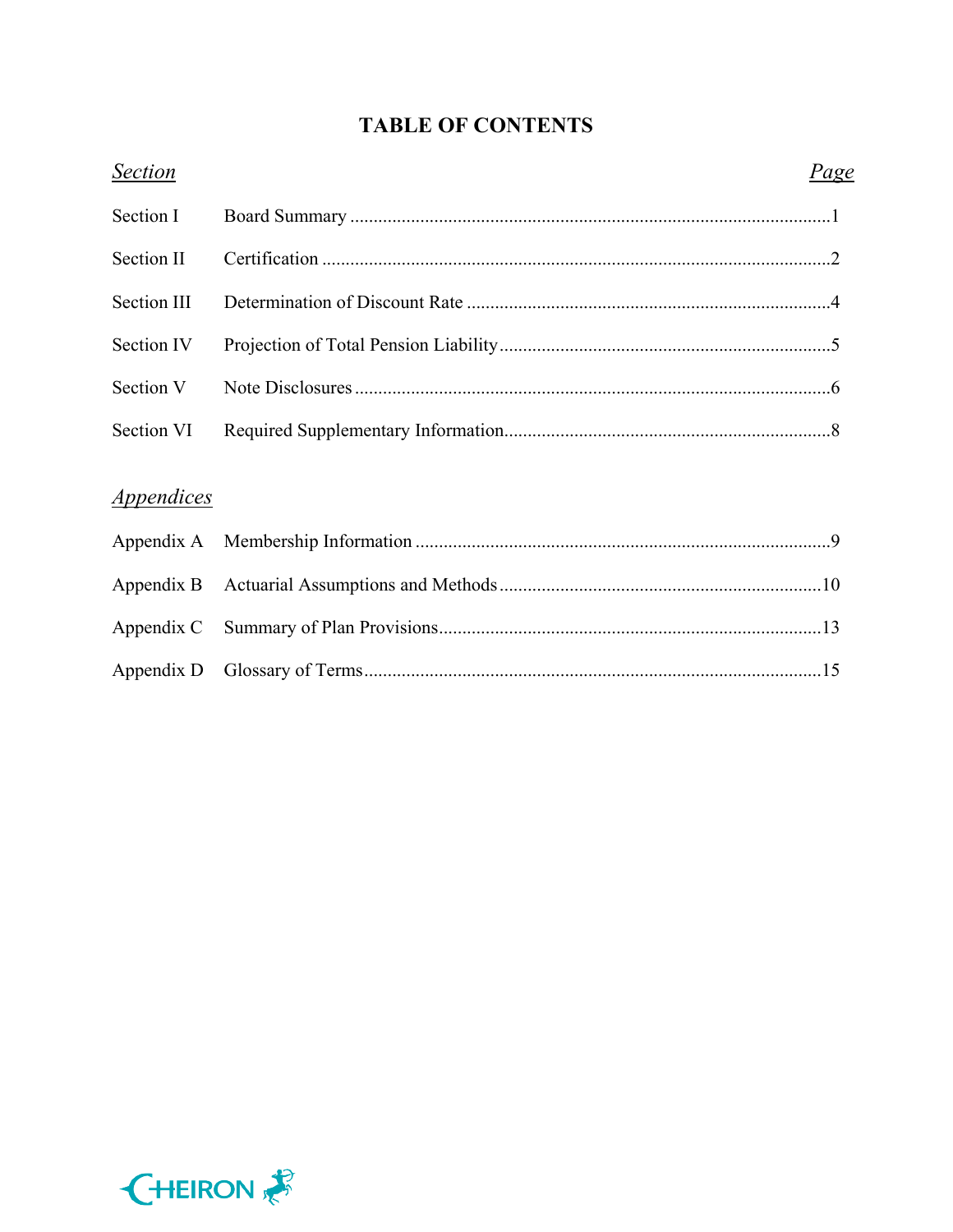# **SECTION I – BOARD SUMMARY**

The purpose of this report is to provide accounting and financial disclosure information under Government Accounting Standards Board Statement 67 for the Prison Officers' Pension Fund of New Jersey (POPF, Plan or Fund). This information includes:

- Projection of the Total Pension Liability from the valuation date to the measurement date,
- Calculation of the Net Pension Liability at the discount rate as well as discount rates 1% higher and lower than the discount rate, and
- Changes in the Net Pension Liability.

# **Highlights**

The reporting date for the POPF is June 30, 2019. Measurements as of the reporting date are based on the fair value of assets as of June 30, 2019 and the Total Pension Liability as of the valuation date, July 1, 2018, updated to June 30, 2019. There were two changes in the assumptions. The discount rate used to measure the Total Pension Liability was changed as of the measurement date. In addition, the mortality assumptions were updated. We are not aware of any other significant events between the valuation date and the measurement date so the update procedures only included the addition of service cost and interest cost offset by actual benefit payments, and an adjustment to reflect the changes in assumptions.

| <b>Table I-1</b><br><b>Summary of Results</b>                                          |         |                                            |                                    |
|----------------------------------------------------------------------------------------|---------|--------------------------------------------|------------------------------------|
| <b>Measurement Date</b>                                                                |         | 6/30/2019                                  | 6/30/2018                          |
| <b>Total Pension Liability</b><br>Plan Fiduciary Net Position<br>Net Pension Liability | \$<br>S | 4,725,031<br>(4,925,932)<br>$(200,901)$ \$ | 5,263,321<br>(5,223,456)<br>39,865 |

The following table provides a summary of the key results during this reporting period.

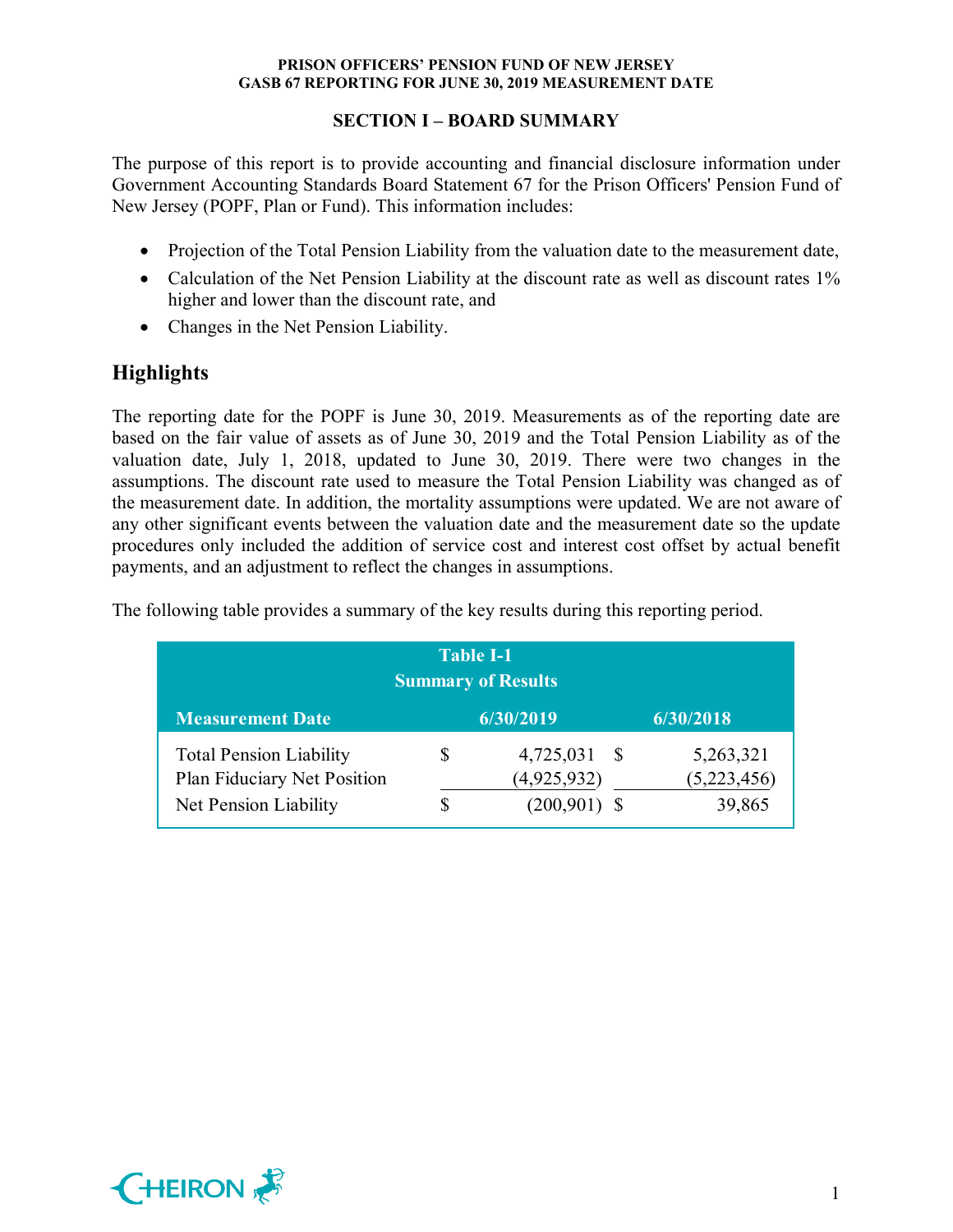#### **SECTION II – CERTIFICATION**

The purpose of this report is to provide accounting and financial reporting information under GASB 67 for the Prison Officers' Pension Fund of New Jersey (POPF). This report is for the use of POPF, the Division of Pensions and Benefits (DPB) and their auditors in preparing financial reports in accordance with applicable law and accounting requirements. This report is not appropriate for other purposes, including the measurement of funding requirements for POPF and estimating the price to settle POPF's obligations.

In preparing our report, we relied on information (some oral and some written) supplied by the DPB. This information includes, but is not limited to, the plan provisions, employee data, and financial information. We performed an informal examination of the obvious characteristics of the data for reasonableness and consistency in accordance with Actuarial Standard of Practice No. 23.

Future actuarial measurements may differ significantly from the current measurements due to such factors as the following: plan experience differing from that anticipated by the economic or demographic assumptions; changes in economic or demographic assumptions; and changes in plan provisions or applicable law.

For purposes of this report, the calculation of the Total Pension Liability was based on the recommended demographic assumptions shown in the draft 2019 Experience Study dated October 23, 2019 and approved by the DPB, with the exception of the mortality assumption. The mortality assumption was based on the SOA's MP-2019 mortality improvement scale upon direction from the DPB.

The 5% funding long-term rate of return was reduced to 2% beginning with the July 1, 2019 actuarial valuation based on the 2019 Experience Study. However, this assumption is not used in the calculations provided in this report. Beginning with the fiscal year ending June 30, 2016, the State prescribed the use of an expected long-term rate of return based on the Bond Buyer GO 20- Bond Municipal Bond Index for GASB 67 purposes in lieu of the long-term rate of return used for funding. Therefore, in determining the Total Pension Liability as of June 30, 2019, a discount rate of 3.50% was applied to all periods of projected benefit payments.

This report and its contents have been prepared in accordance with generally recognized and accepted actuarial principles and practices and our understanding of the Code of Professional Conduct and applicable Actuarial Standards of Practice set out by the Actuarial Standards Board as well as applicable laws and regulations. Furthermore, as credentialed actuaries, we meet the Qualification Standards of the American Academy of Actuaries to render the opinion contained in this report. This report does not address any contractual or legal issues. We are not attorneys and our firm does not provide any legal services or advice.

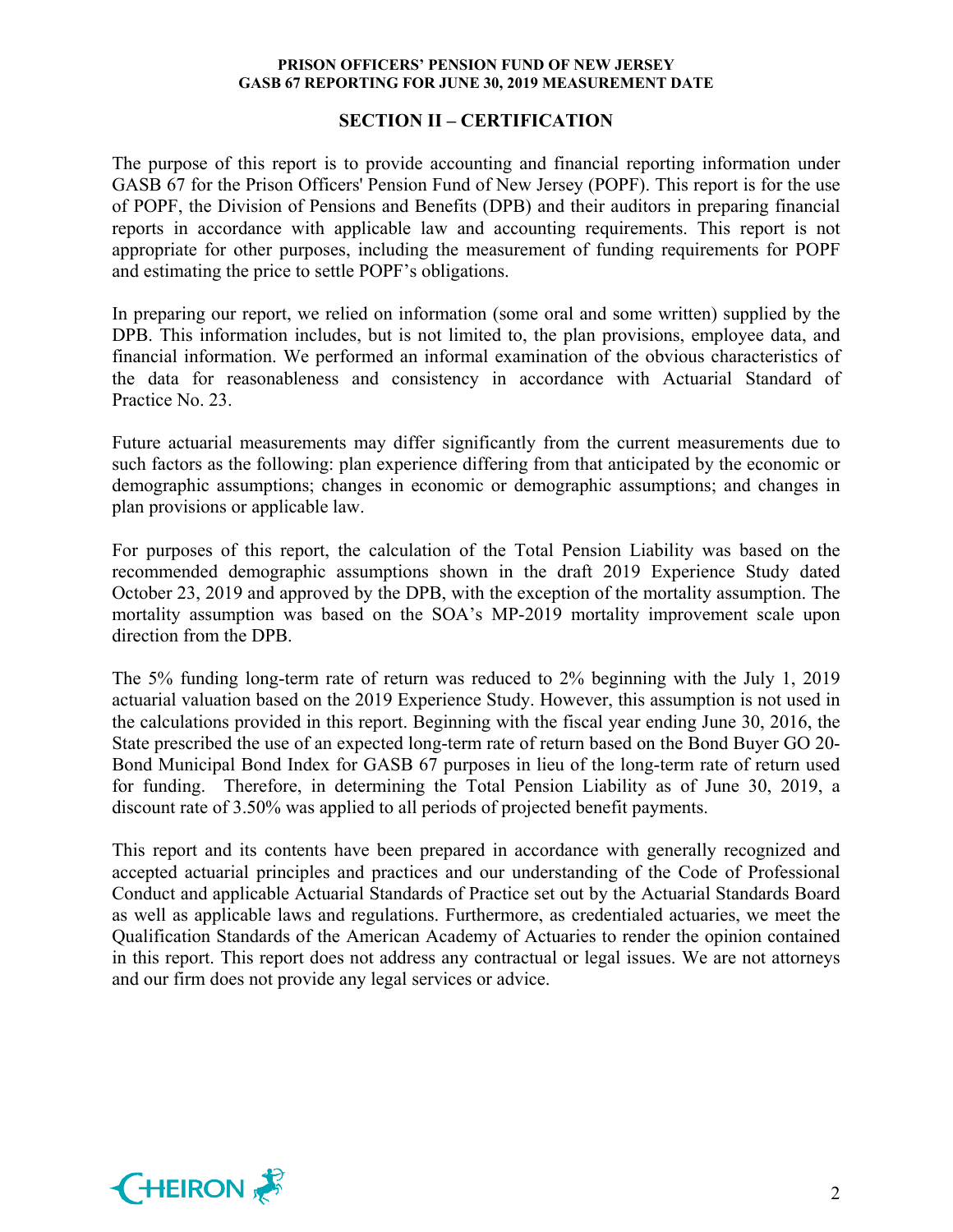#### **SECTION II – CERTIFICATION**

This report was prepared for POPF for the purposes described herein and for the use by the plan auditor in completing an audit related to the matters herein. Other users of this report are not intended users as defined in the Actuarial Standards of Practice, and Cheiron assumes no duty or liability to such other users.

Janet Cranna, FSA, FCA, MAAA, EA Anu Patel, FSA, MAAA, EA Principal Consulting Actuary Principal Consulting Actuary

Anu Patil

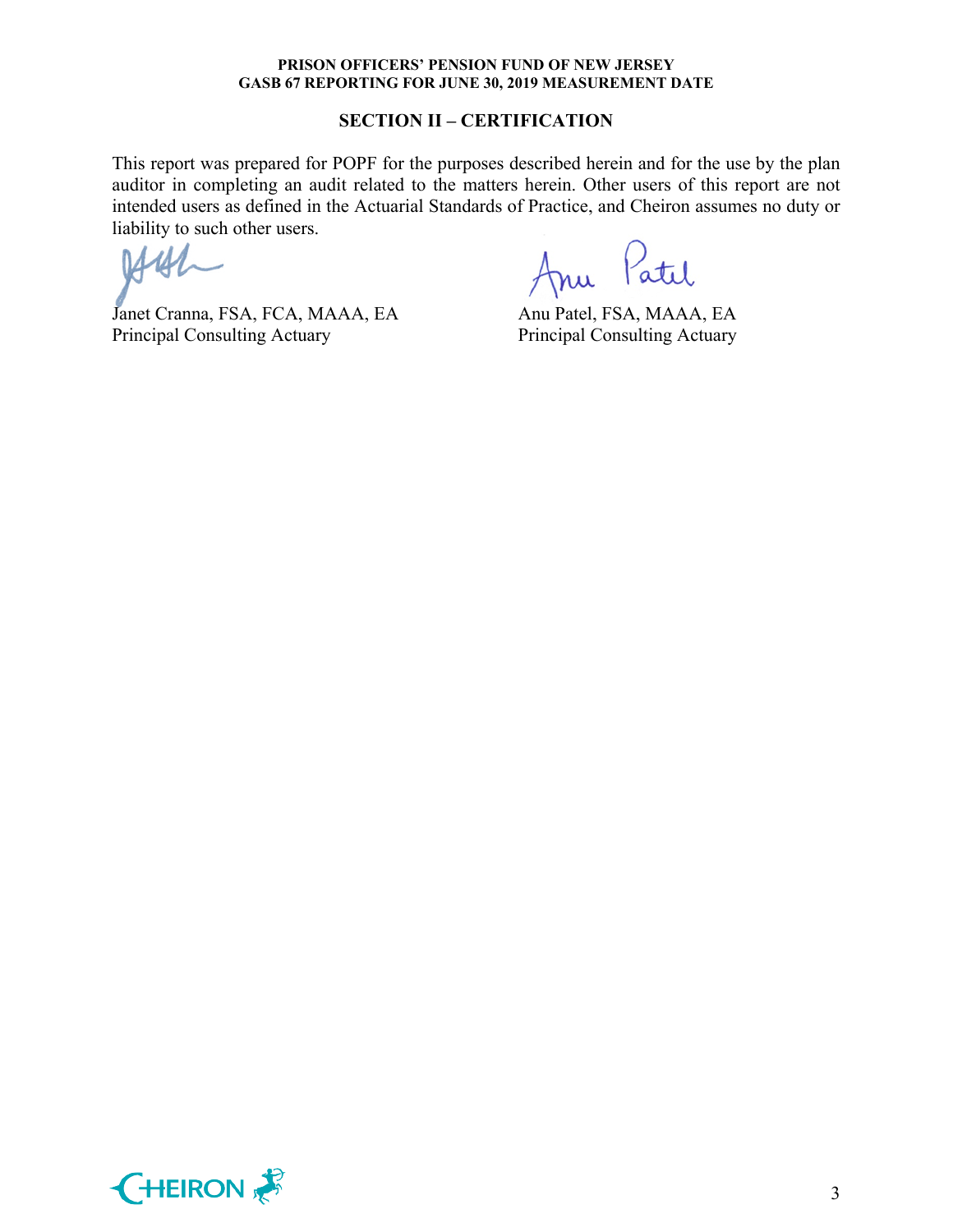#### **SECTION III – DETERMINATION OF DISCOUNT RATE**

Beginning with the fiscal year ending June 30, 2016, the State prescribed the use of an expected long-term rate of return based on the Bond Buyer GO 20-Bond Municipal Bond Index for GASB 67 purposes in lieu of the long-term rate of return used for funding. The discount rate used to measure the Total Pension Liability was 3.87% as of June 30, 2018 and 3.50% as of June 30, 2019, respectively. This discount rate is intended to be used for accounting and financial reporting, and is not appropriate for estimating the funding contributions or the price to settle the plan's liability.

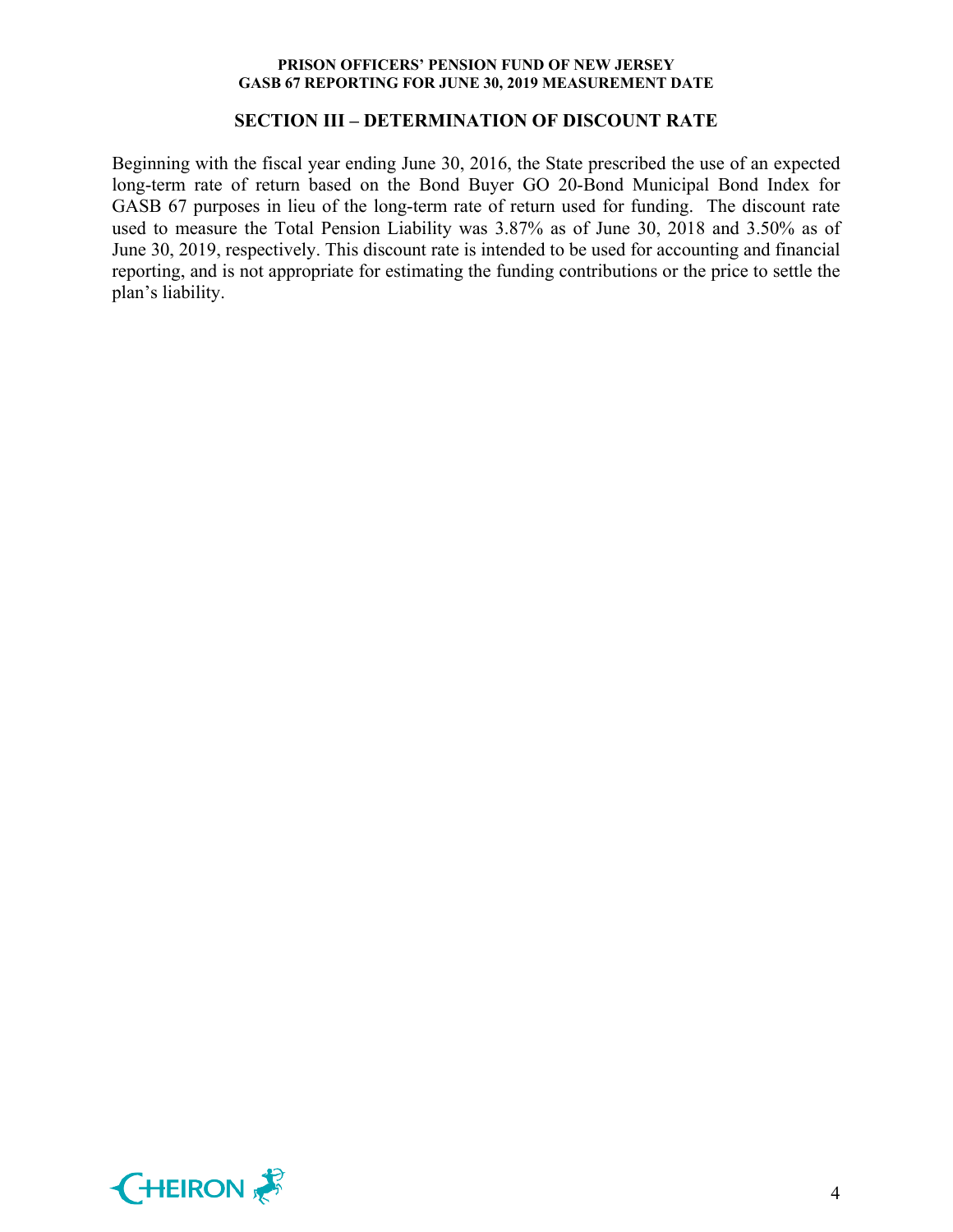## **SECTION IV – PROJECTION OF TOTAL PENSION LIABILITY**

The Total Pension Liability (TPL) at the end of the measurement year, June 30, 2019, is measured as of a valuation date of July 1, 2018 and projected to June 30, 2019. The TPL and service cost were calculated using the Entry Age Normal Cost Method as prescribed by GASB 67.

During the measurement year there were changes in the assumptions. There were no other significant events during the projection period of which we are aware. Because the TPL shown in the prior report was measured as of June 30, 2017 and projected to June 30, 2018, it will not match the amounts measured as of July 1, 2018 that are shown in this exhibit.

The following table shows the projection of the TPL at discount rates equal to the rate used for disclosure and plus and minus one percent from the rate used for disclosure.

| <b>Table IV-1</b><br><b>Projection of Total Pension Liability from Valuation to Measurement Date</b> |    |                |          |              |               |                  |
|------------------------------------------------------------------------------------------------------|----|----------------|----------|--------------|---------------|------------------|
| <b>Discount Rate</b>                                                                                 |    | $2.50\%$       |          | $3.50\%$     |               | 4.50%            |
| <b>Total Pension Liability, 7/1/2018</b>                                                             |    |                |          |              |               |                  |
| Actives                                                                                              | \$ | $\theta$       | -S       | $\theta$     | -S            | 0                |
| Deferred Vested                                                                                      |    | $\Omega$       |          | 0            |               | 0                |
| Retirees                                                                                             |    | 5,644,335      |          | 5,368,287    |               | 5,118,727        |
| Total                                                                                                | \$ | 5,644,335      | <b>S</b> | 5,368,287    | <sup>\$</sup> | 5,118,727        |
| <b>Service Cost</b>                                                                                  |    | $\overline{0}$ |          | $\mathbf{0}$ |               | $\boldsymbol{0}$ |
| <b>Benefit Payments</b>                                                                              |    | (816,972)      |          | (816,972)    |               | (816,972)        |
| <b>Interest</b>                                                                                      |    | 130,959        |          | 173,716      |               | 212,163          |
| <b>Total Pension Liability, 6/30/2019</b>                                                            | \$ | 4,958,322      |          | 4,725,031    | -S            | 4,513,918        |

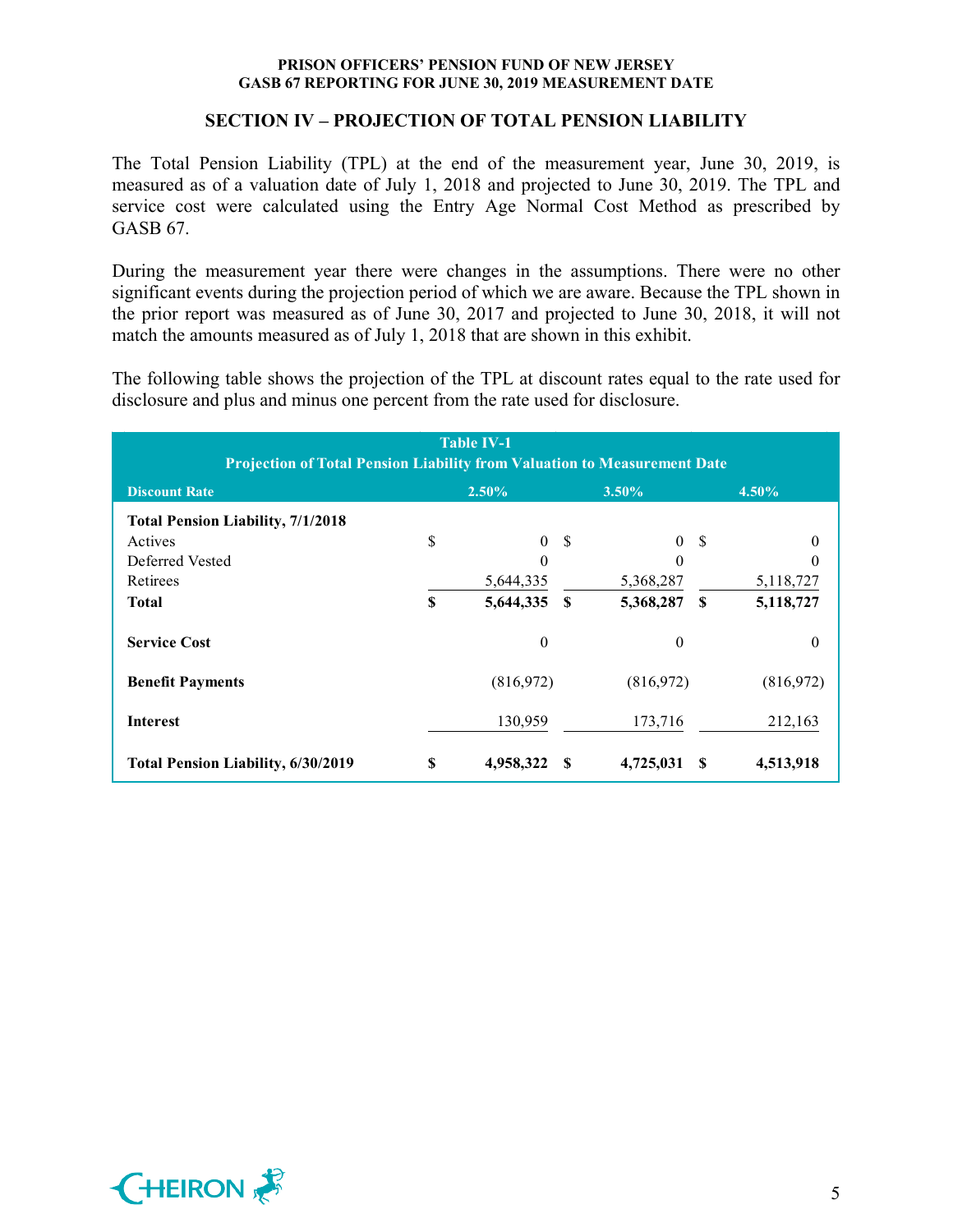#### **SECTION V – NOTE DISCLOSURES**

The following table shows the changes in the Total Pension Liability, the Plan Fiduciary Net Position (i.e., fair value of System assets), and the Net Pension Liability during the Measurement Year. There was an experience loss due to inactive mortality rates being lower than expected. There was a net gain from the changes in assumptions. The mortality assumption was updated based on the draft 2019 Experience Study dated October 23, 2019, with the exception of the use of the MP-2019 mortality improvement scale in place of MP-2018, as directed by the DPB. In addition, the discount rate assumption was decreased from 3.87% as of June 30, 2018 to 3.50% as of June 30, 2019. The impact of these changes is displayed in the following table.

| <b>Table V-1</b><br><b>Change in Net Pension Liability</b> |                            |                                                 |    |                                                     |     |                                                       |
|------------------------------------------------------------|----------------------------|-------------------------------------------------|----|-----------------------------------------------------|-----|-------------------------------------------------------|
|                                                            | <b>Increase (Decrease)</b> |                                                 |    |                                                     |     |                                                       |
|                                                            |                            | <b>Total Pension</b><br><b>Liability</b><br>(a) |    | <b>Plan Fiduciary</b><br><b>Net Position</b><br>(b) |     | <b>Net Pension</b><br><b>Liability</b><br>$(a) - (b)$ |
| <b>Balances at 6/30/2018</b>                               | S                          | 5,263,321                                       | S. | 5,223,456                                           | \$. | 39,865                                                |
| Changes for the year:                                      |                            |                                                 |    |                                                     |     |                                                       |
| Service cost                                               |                            | 0                                               |    |                                                     |     | $\Omega$                                              |
| Interest                                                   |                            | 188,032                                         |    |                                                     |     | 188,032                                               |
| Changes of benefits                                        |                            | 0                                               |    |                                                     |     | 0                                                     |
| Differences between expected and actual experience         |                            | 127,146                                         |    |                                                     |     | 127,146                                               |
| Changes of assumptions                                     |                            | (36, 496)                                       |    |                                                     |     | (36, 496)                                             |
| Contributions - employer                                   |                            |                                                 |    | 412,250                                             |     | (412,250)                                             |
| Contributions - member                                     |                            |                                                 |    | $\Omega$                                            |     | 0                                                     |
| Net investment income                                      |                            |                                                 |    | 111,413                                             |     | (111, 413)                                            |
| Benefit payments                                           |                            | (816,972)                                       |    | (816,972)                                           |     | 0                                                     |
| Administrative expense                                     |                            |                                                 |    | (4,215)                                             |     | 4,215                                                 |
| Net changes                                                |                            | (538,290)                                       |    | (297, 524)                                          |     | (240,766)                                             |
| <b>Balances at 6/30/2019</b>                               |                            | 4,725,031                                       | \$ | 4,925,932                                           | \$  | (200, 901)                                            |

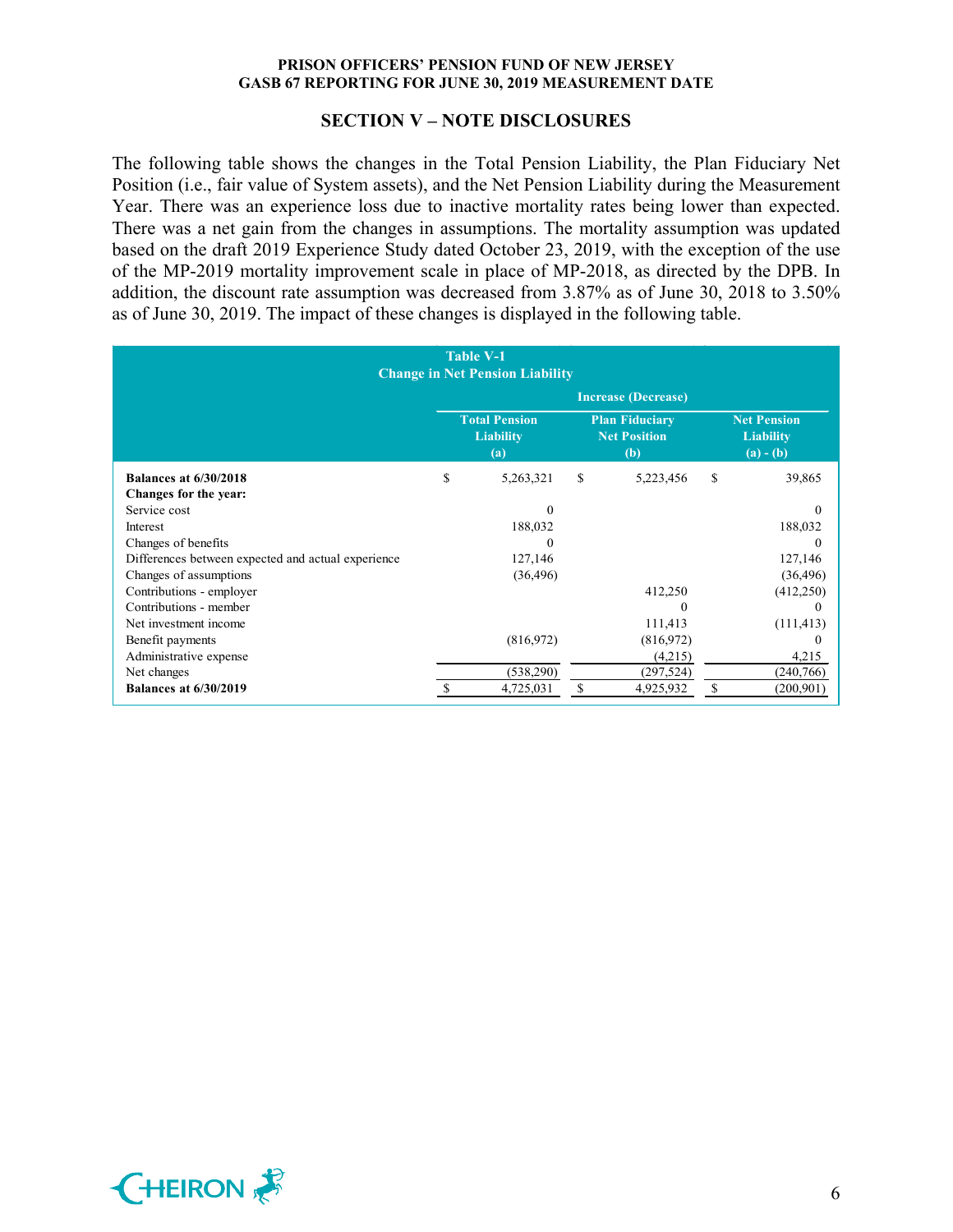# **SECTION V – NOTE DISCLOSURES**

Changes in the discount rate affect the measurement of the TPL. Lower discount rates produce a higher TPL and higher discount rates produce a lower TPL. Because the discount rate does not affect the measurement of assets, the percentage change in the NPL can be very significant for a relatively small change in the discount rate. The following table shows the sensitivity of the NPL to the discount rate.

| Table V-2<br><b>Sensitivity of Net Pension Liability to Changes in Discount Rate</b> |    |                                      |    |                                     |      |                                      |
|--------------------------------------------------------------------------------------|----|--------------------------------------|----|-------------------------------------|------|--------------------------------------|
|                                                                                      |    | $1\%$<br><b>Decrease</b><br>$2.50\%$ |    | <b>Discount</b><br>Rate<br>$3.50\%$ |      | $1\%$<br><b>Increase</b><br>$4.50\%$ |
| <b>Total Pension Liability</b><br>Plan Fiduciary Net Position                        | \$ | 4,958,322<br>4,925,932               | -S | 4,725,031<br>4,925,932              | - \$ | 4,513,918<br>4,925,932               |
| Net Pension Liability<br>Plan Fiduciary Net Position as a                            |    | 32,390                               | S  | (200, 901)                          | S    | (412, 014)                           |
| Percentage of the Total Pension Liability                                            |    | 99.3%                                |    | $104.3\%$                           |      | 109.1%                               |

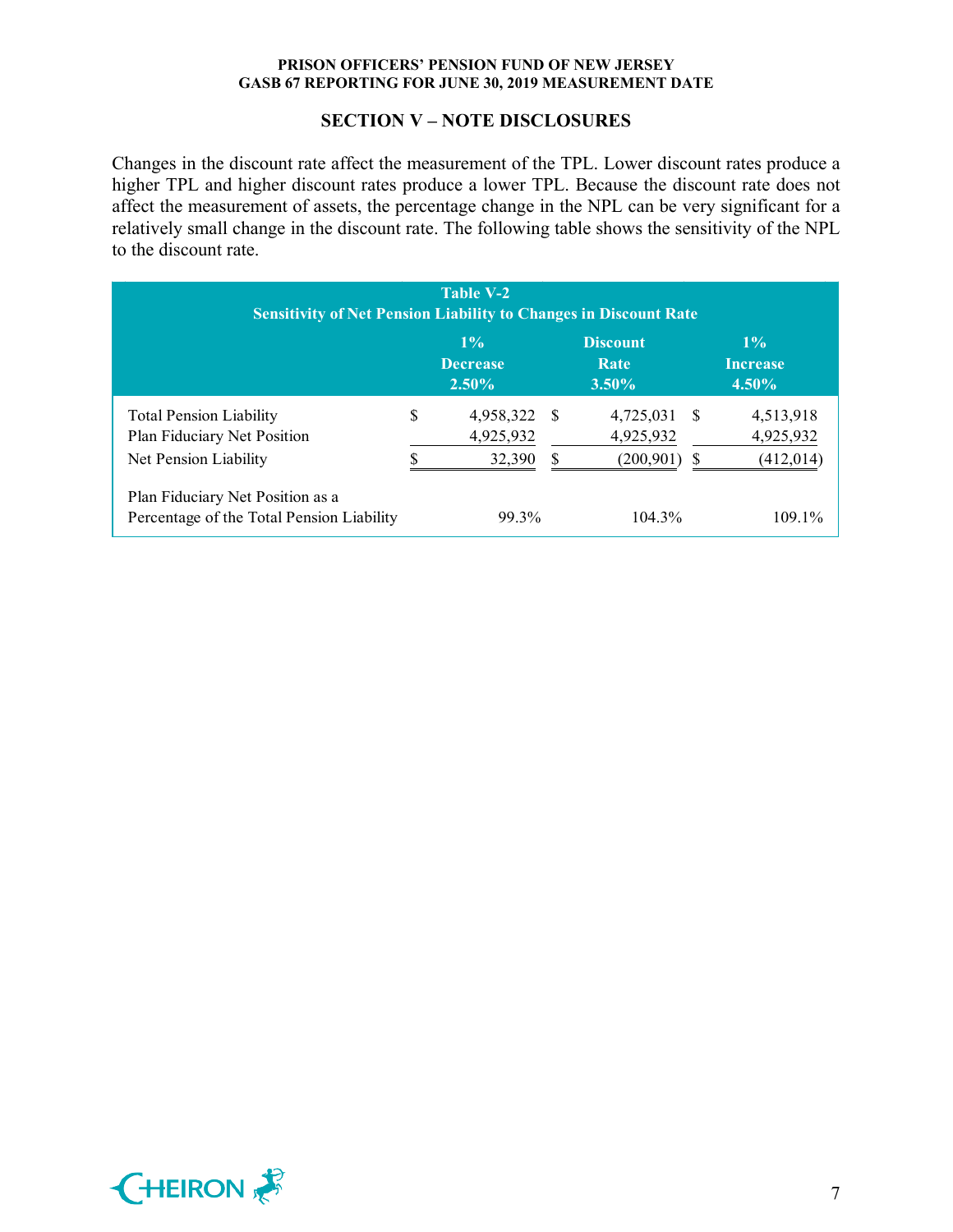# **SECTION VI – REQUIRED SUPPLEMENTARY INFORMATION**

If an Actuarially Determined Contribution (ADC) is calculated, the following schedule is required. An ADC is a contribution amount determined in accordance with Actuarial Standards of Practice. Note that the ADC is zero for both FYE 2018 and FYE 2019 since there are no active members and POPF is overfunded based on the methodology used to determine the Statutory contributions.

| <b>Table VI-1</b><br><b>Schedule of Employer Contributions</b>                                                                                    |   |                   |      |                 |
|---------------------------------------------------------------------------------------------------------------------------------------------------|---|-------------------|------|-----------------|
|                                                                                                                                                   |   | <b>FYE 2019</b>   |      | <b>FYE 2018</b> |
| Actuarially Determined Contribution*<br>Contributions in Relation to the Actuarially Determined Contribution*<br>Contribution Deficiency/(Excess) |   | $\mathbf{\Omega}$ | - \$ |                 |
| Covered-Employee Payroll<br>Contributions as a Percentage of Covered-Employee Payroll                                                             | S | 0 S<br>N/A        |      | N/A             |

*\**Excludes \$484,565 and \$412,250 paid from the Pension Adjustment Fund for cost-of-living adjustments paid during the fiscal years ending June 30, 2018 and June 30, 2019, respectively.

The following summarizes key methods and assumptions used to determine the Actuarially Determined Contribution for FYE 2019.

| <b>Valuation Date:</b>         | July 1, 2017                                                                                                                                                                                                                                                                                                                  |
|--------------------------------|-------------------------------------------------------------------------------------------------------------------------------------------------------------------------------------------------------------------------------------------------------------------------------------------------------------------------------|
| Timing:                        | Actuarial determined contributions are calculated as of the July 1<br>preceding the fiscal year in which contributions are made.                                                                                                                                                                                              |
| Actuarial cost method:         | Projected Unit Credit                                                                                                                                                                                                                                                                                                         |
| Amortization method:           | Level dollar                                                                                                                                                                                                                                                                                                                  |
| Remaining amortization period: | One year                                                                                                                                                                                                                                                                                                                      |
| Asset valuation method:        | Market Value                                                                                                                                                                                                                                                                                                                  |
| Investment rate of return:     | $5.00\%$                                                                                                                                                                                                                                                                                                                      |
| Mortality:                     | <i>Healthy:</i> RP-2000 Combined Healthy Mortality Tables projected o<br>generational basis from the base year of 2000 to 2014 using Project<br>scale BB as the base tables. Tables are further projected beyond<br>valuation date using the Conduent Modified 2014 projection scale.<br>Disabled: RP-2000 Disabled Mortality |

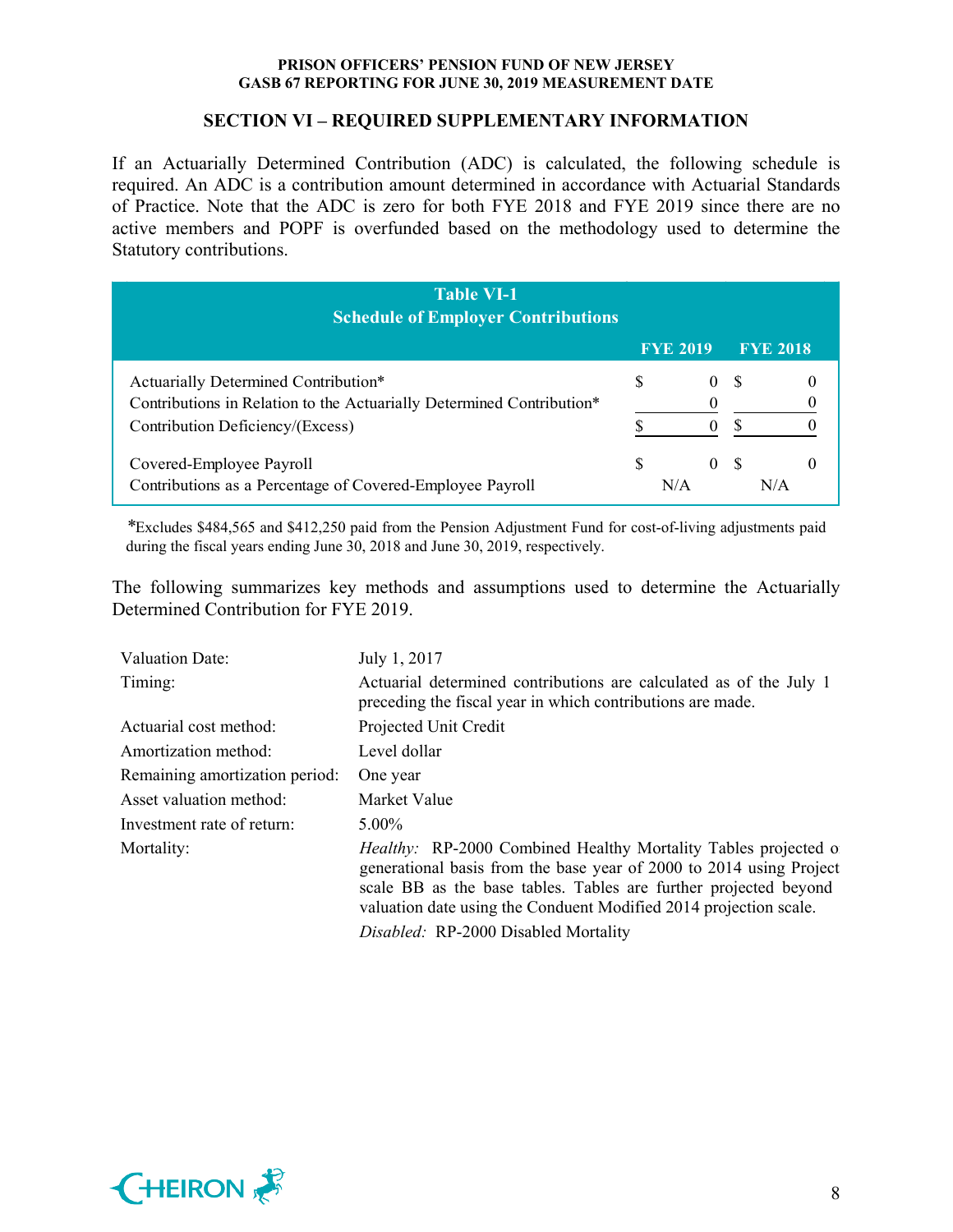# **APPENDIX A – MEMBERSHIP INFORMATION**

| <b>Plan Membership</b>              |  |                     |  |                     |
|-------------------------------------|--|---------------------|--|---------------------|
|                                     |  | <b>July 1, 2018</b> |  | <b>July 1, 2017</b> |
| Active                              |  |                     |  |                     |
| <b>Terminated Vested</b>            |  |                     |  |                     |
| <b>Inactive Receiving Benefits</b>  |  | 71                  |  | 77                  |
| Total                               |  | 71                  |  | 77                  |
| <b>Annual Retirement Allowances</b> |  | 448,650             |  | 488,522             |

The benefits shown above exclude the cost-of-living adjustments paid from the Pension Adjustment Fund.

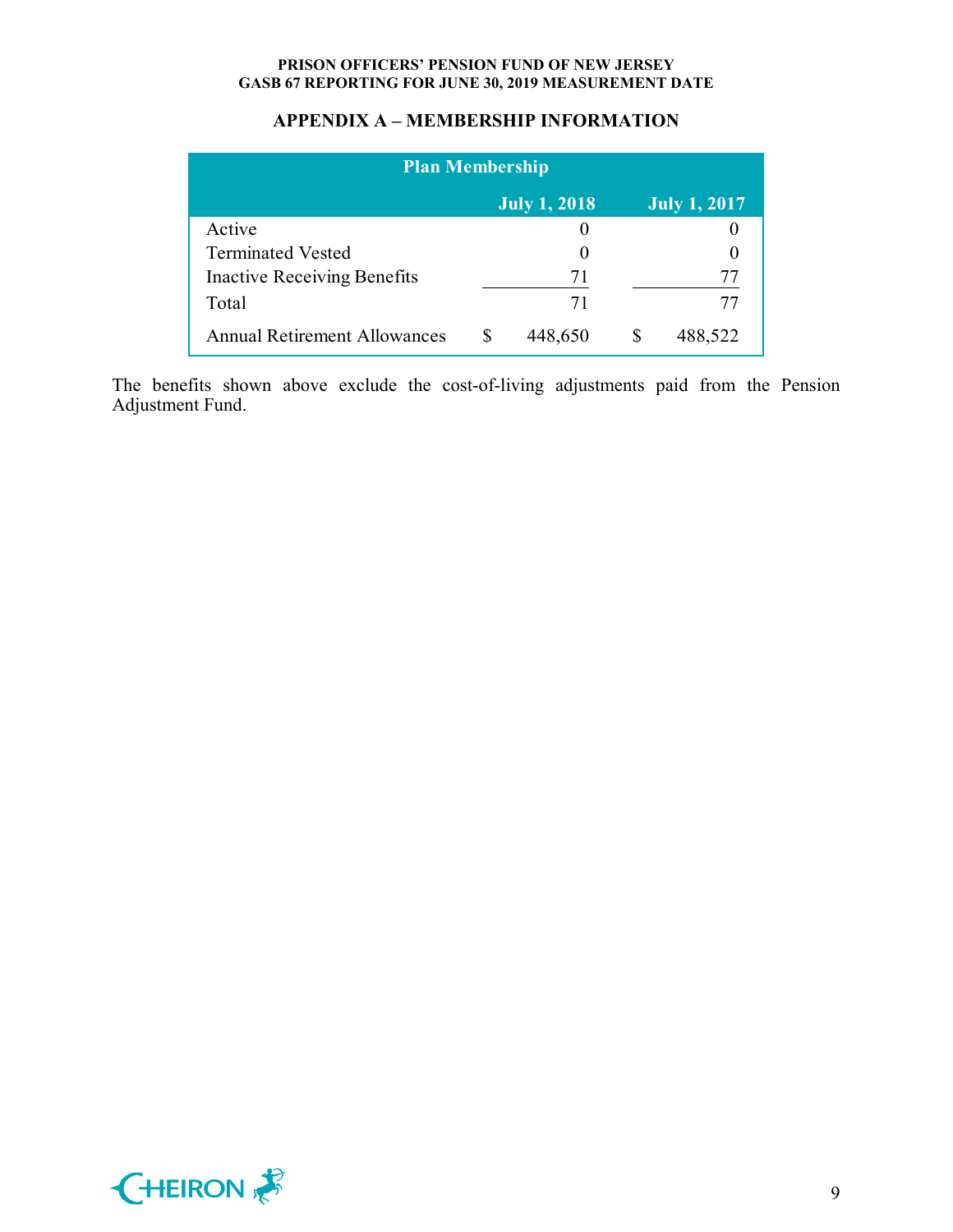# **APPENDIX B – ACTUARIAL ASSUMPTIONS AND METHODS**

# **A. Actuarial Assumptions**

| 1. Investment Rate of<br>Return             | For GASB: 3.50% compounded annually.                                                                                                                                                                                                                                                                                                                                                        |
|---------------------------------------------|---------------------------------------------------------------------------------------------------------------------------------------------------------------------------------------------------------------------------------------------------------------------------------------------------------------------------------------------------------------------------------------------|
|                                             | For funding: 2.00% compounded annually, beginning with the<br>July 1, 2019 valuation.                                                                                                                                                                                                                                                                                                       |
| 2. Salary Increases                         | Not applicable.                                                                                                                                                                                                                                                                                                                                                                             |
| 3. Mortality                                | Healthy Retirees: Pub-2010 Safety Healthy Retiree mortality tables,<br>with future improvements from the base year of 2010 on a<br>generational basis. For funding purposes, mortality improvement is<br>based on SOA's Scale MP-2018. Upon direction from the DPB, for<br>purposes of calculating the Total Pension Liability, mortality<br>improvement is based on SOA's Scale MP-2019.   |
|                                             | Beneficiaries: Pub-2010 General Healthy Retiree mortality tables,<br>with future improvements from the base year of 2010 on a<br>generational basis. For funding purposes, mortality improvement is<br>based on SOA's Scale MP-2018. Upon direction from the DPB, for<br>purposes of calculating the Total Pension Liability, mortality<br>improvement is based on SOA's Scale MP-2019.     |
|                                             | Disabled Retirees: Pub-2010 Safety Disabled Retiree mortality<br>tables, with future improvements from the base year of 2010 on a<br>generational basis. For funding purposes, mortality improvement is<br>based on SOA's Scale MP-2018. Upon direction from the DPB, for<br>purposes of calculating the Total Pension Liability, mortality<br>improvement is based on SOA's Scale MP-2019. |
| 4. Withdrawal                               | Not applicable.                                                                                                                                                                                                                                                                                                                                                                             |
| 5. Disability                               | Not applicable.                                                                                                                                                                                                                                                                                                                                                                             |
| 6. Retirement Age                           | Not applicable.                                                                                                                                                                                                                                                                                                                                                                             |
| 7. Family Composition<br><b>Assumptions</b> | Males are assumed to be 3 years older than females.<br>No assumption was made for children.                                                                                                                                                                                                                                                                                                 |
| 8. Rationale for<br><b>Assumptions</b>      | The assumptions were based on the draft 2019 Experience Study<br>dated October 23, 2019 and approved by the Division of Pensions<br>and Benefits. The MP-2019 mortality improvement scale was used<br>to calculate the Total Pension Liability upon direction from the<br>DPB.                                                                                                              |

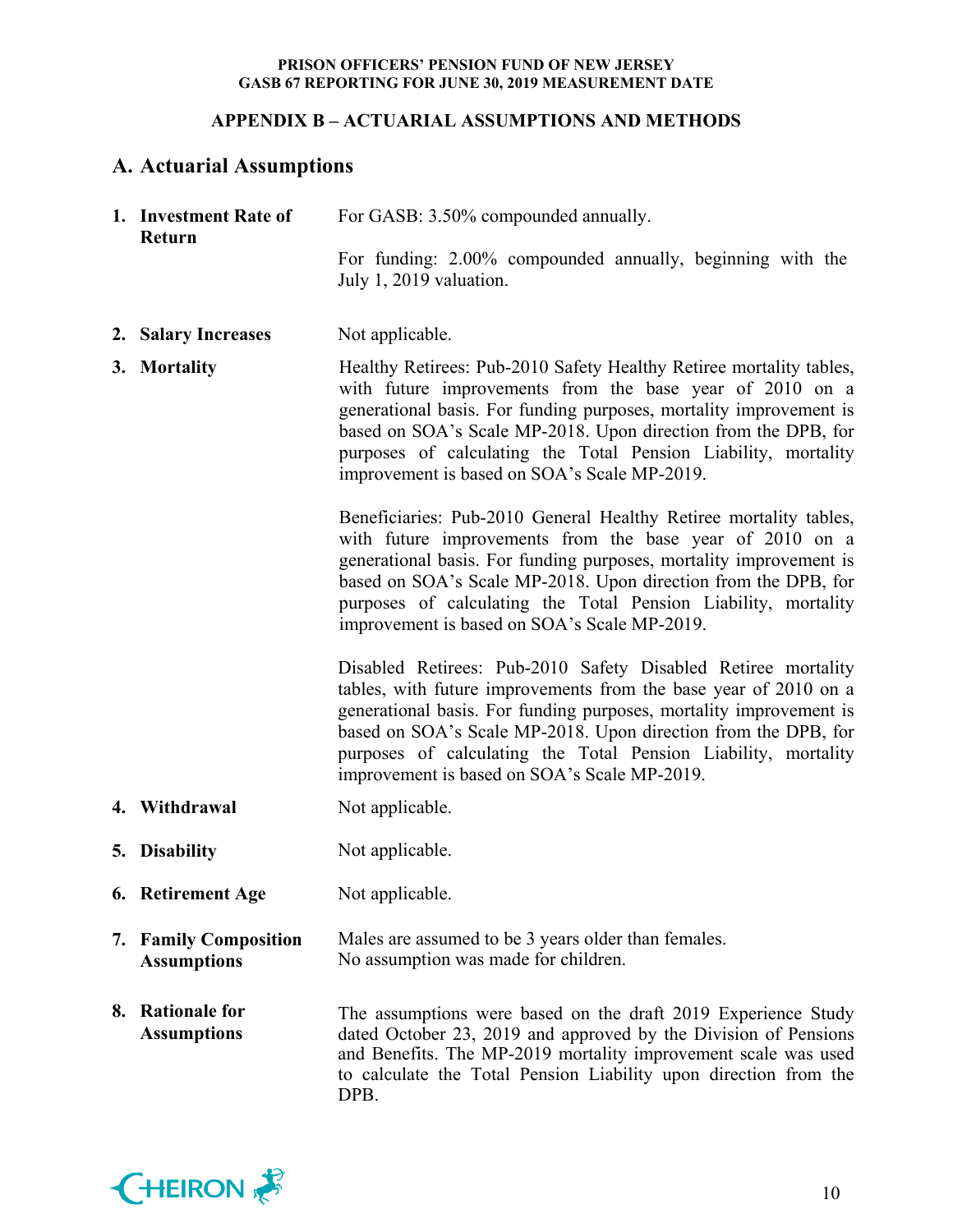# **APPENDIX B – ACTUARIAL ASSUMPTIONS AND METHODS**

**9. Changes in Assumptions since Last Valuation** The investment rate of return for funding was reduced from 5.00% to 2.00%. The discount rate for GASB 67 was changed from 3.87% as of June 30, 2018 to 3.50% as of June 30, 2019.

> The mortality assumptions were updated based on the 2019 Experience Study.

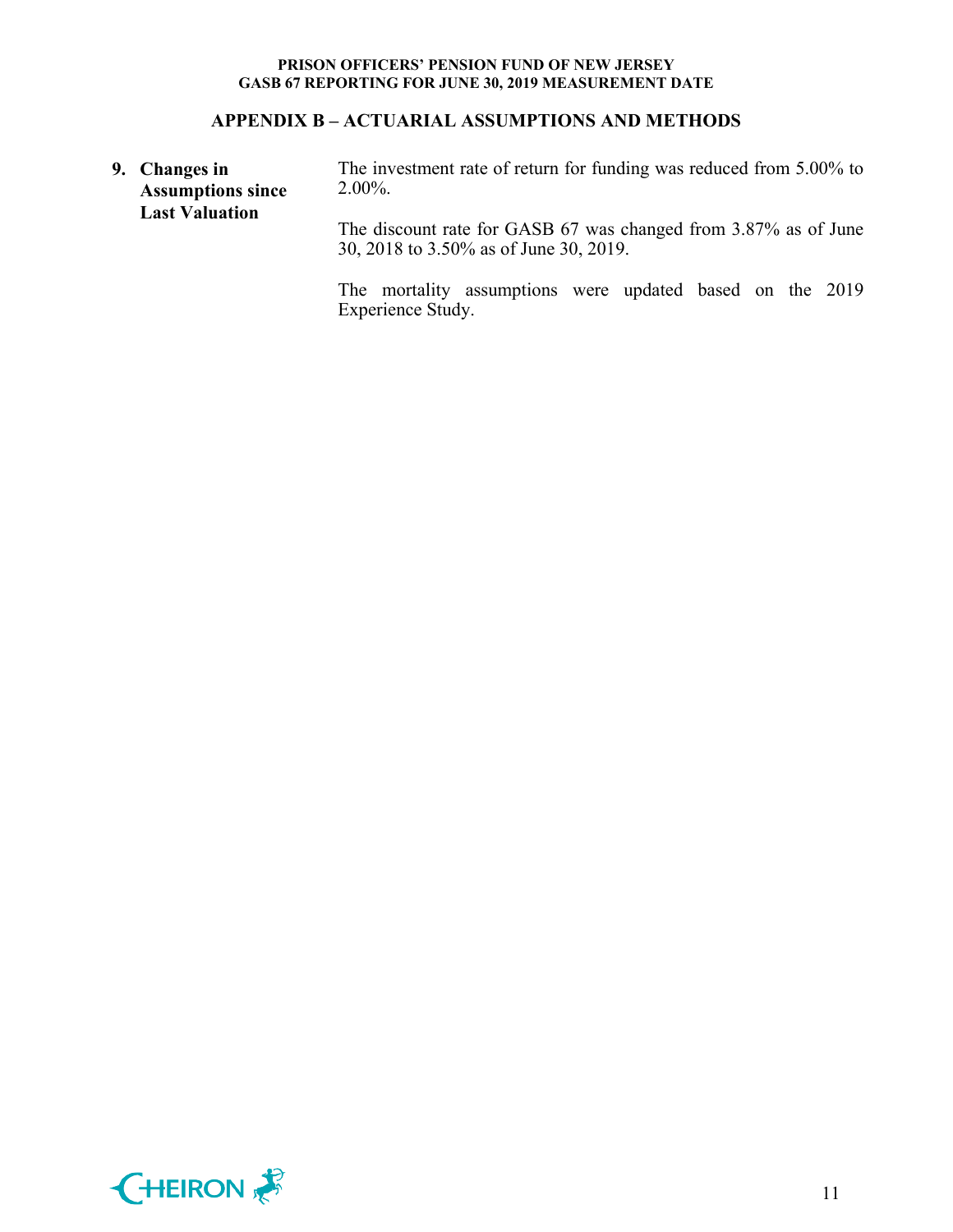# **APPENDIX B – ACTUARIAL ASSUMPTIONS AND METHODS**

# **B. Actuarial Methods**

The actuarial methods used for determining State contributions are described as follows.

# **1. Actuarial Cost Method**

The actuarial cost method for funding calculations is the Projected Unit Credit Cost Method.

The actuarial liability is calculated as the actuarial present value of the projected benefits allocated to periods prior to the valuation year. The unfunded actuarial liability is the actuarial liability on the valuation date less the actuarial value of assets.

The unfunded actuarial liability as of July 1, 1988 was amortized over a closed period of 14 years. Without additional guidance, we have assumed that the unfunded actuarial liability will be amortized over one year.

## **2. Asset Valuation Method**

Assets are valued at book value, which is equivalent to market value.

## **3. Changes in Actuarial Methods since Last Valuation**

None.

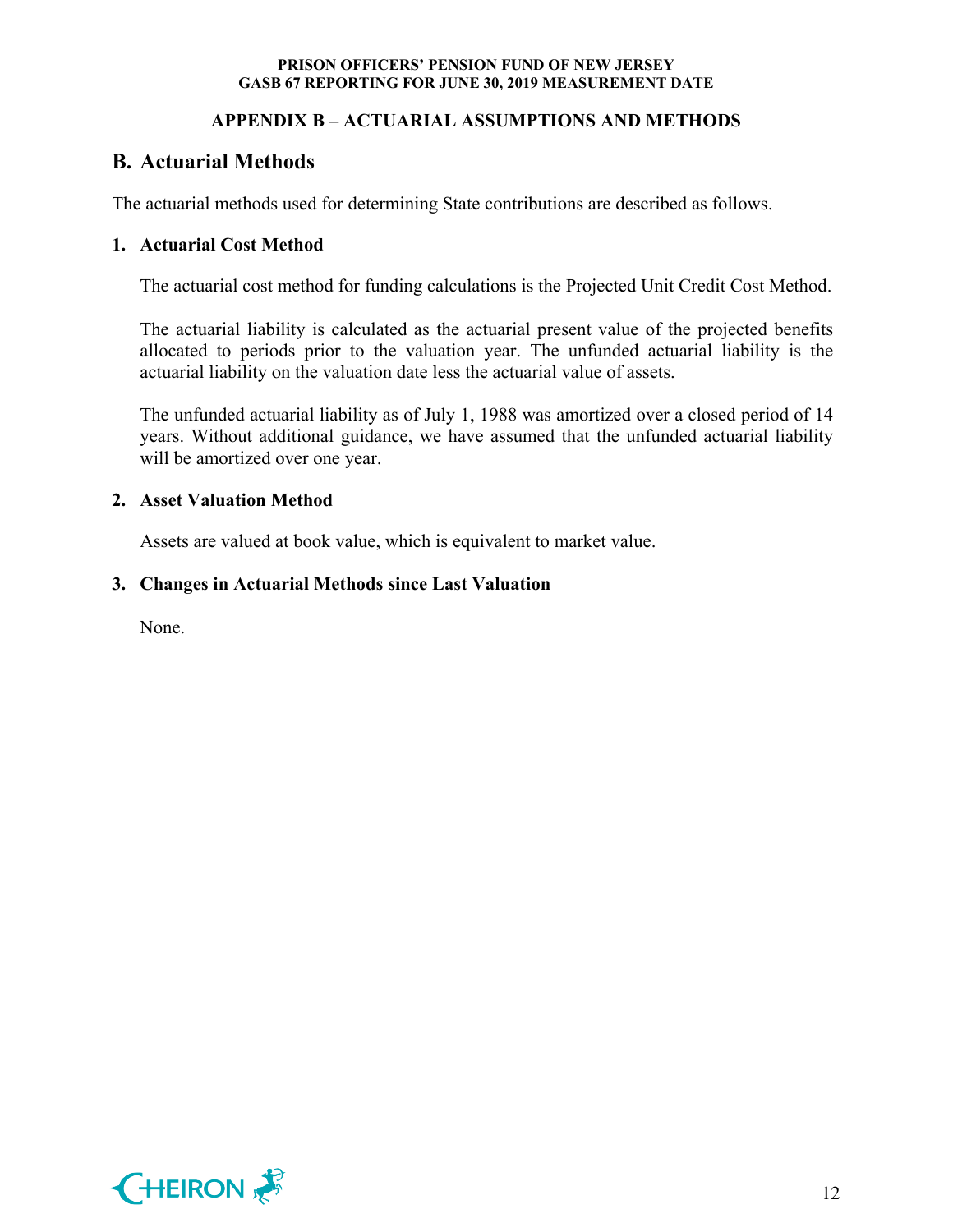# **APPENDIX C – SUMMARY OF PLAN PROVISIONS**

This summary of Plan provisions provides an overview of the major provisions of the POPF used in the actuarial valuation. It is not intended to replace the more precise language of the NJ State Statutes, Title 43, Chapter 7, and if there is any difference between the description of the plan herein and the actual language in the NJ State Statutes, the NJ State Statutes will govern.

# **1. Eligibility of Membership**

Employees of State penal institutions, employed prior to January 1, 1960 who did not transfer to the Police & Firemen's Retirement System in accordance with Chapter 205 of Public Law 1989. The System no longer accepts new members.

## **2. Plan Year**

The 12-month period beginning on July 1 and ending on June 30.

# **3. Service Credit**

A year is credited for each year an employee is a member of the retirement system.

# **4. Average Final Compensation (AFC)**

Average annual compensation for the three years immediately preceding retirement, (Effective June 30, 1996, Chapter 113, P.L. 1997 provided that the amount of compensation used for employer and member contributions and benefits under the program cannot exceed the compensation limitation of Section 401(a) (17) of the Internal Revenue Code.)

## **5. Accumulated Deductions**

The sum (without interest) of all required amounts deducted from the compensation of a member or contributed by him or on his behalf.

# **6. Benefits**

## **a) Service Retirements**

25 years of service, or age 55 and 20 years of service. The benefit is a life annuity equal to the greater of  $(1)$ ,  $(2)$ , and  $(3)$  as follows:

- (1) 2% of AFC up to 30 years of service plus 1% for each year in excess of 30 and prior to age 65;
- (2) 50% of final pay; and
- (3) For a member with 25 years of service, 2% of AFC up to 30 years of service plus 1% for each year in excess of 30.

## **b) Vested Retirements**

Eligible upon termination of employment. Benefits are summarized as follows:

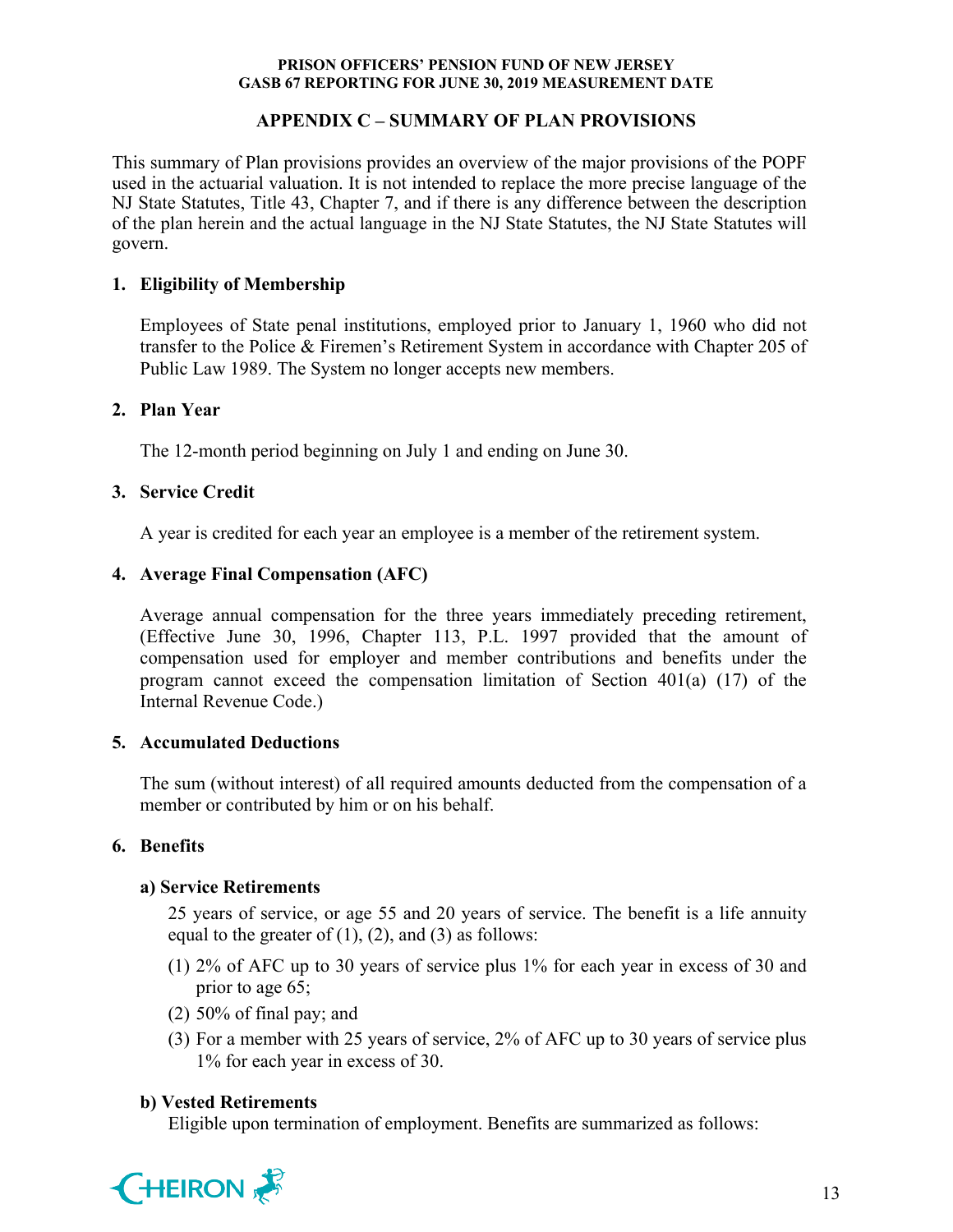## **APPENDIX C – SUMMARY OF PLAN PROVISIONS**

- (1) Termination with 10 or more years of service: Benefit is a deferred life annuity payable at age 55 equal to 2% of AFC for service up to 30 years plus 1% for service over 30 years.
- (2) Termination with less than 10 years of service: Refund of accumulated deductions.

# **c) Ordinary Disability Retirement**

Permanent and total disability for causes other than as a direct result of a traumatic event occurring during the performance of regular or assigned duties. Benefit is an immediate life annuity equal to  $\frac{1}{2}$  of AFC.

# **d) Accidental Disability Retirement**

Permanent and total disability as a direct result of a traumatic events occurring while performing regular or assigned duties. Benefit is an immediate life annuity of ⅔ of AFC.

# **e) Death Benefits**

Spouse must be either married to the member prior to retirement, or at least five years before the member's death. Benefit is an annuity equal to 25% of member's AFC, plus an additional 15% for one surviving dependent child or 25% for at least two surviving dependent children.

If there is no surviving spouse or spouse remarries, an annuity equal to 20% of member's AFC will be given to one surviving dependent child, or 35% of the member's AFC to two surviving dependent children, or 50% of the member's AFC to three or more surviving dependent children.

If there is no surviving spouse or child, an annuity equal to 25% of member's AFC will be given to one dependent parent or 40% to two dependent parents, provided the member has not retired.

Minimum spousal annuity is \$1,600 per annum. If no other benefit is payable prior to retirement, the member's beneficiary will receive the accumulated deductions.

# **f) Cost-of-Living Adjustments**

Cost-of-living increases are granted to retired members and their eligible survivors in accordance with the Pension Adjustment Act. The additional liability due to the pension adjustment is paid by the Pension Adjustment Fund, which was established pursuant to Chapter 143, P.L. 1958. Chapter 78, P.L. 2011 suspended the cost of living adjustments for current and future retirees and beneficiaries until reactivated as permitted by law.

## **7. Employee Contributions**

Each member contributes 6% of compensation.

# **8. Changes in Plan Provisions Since Last Valuation**

None.

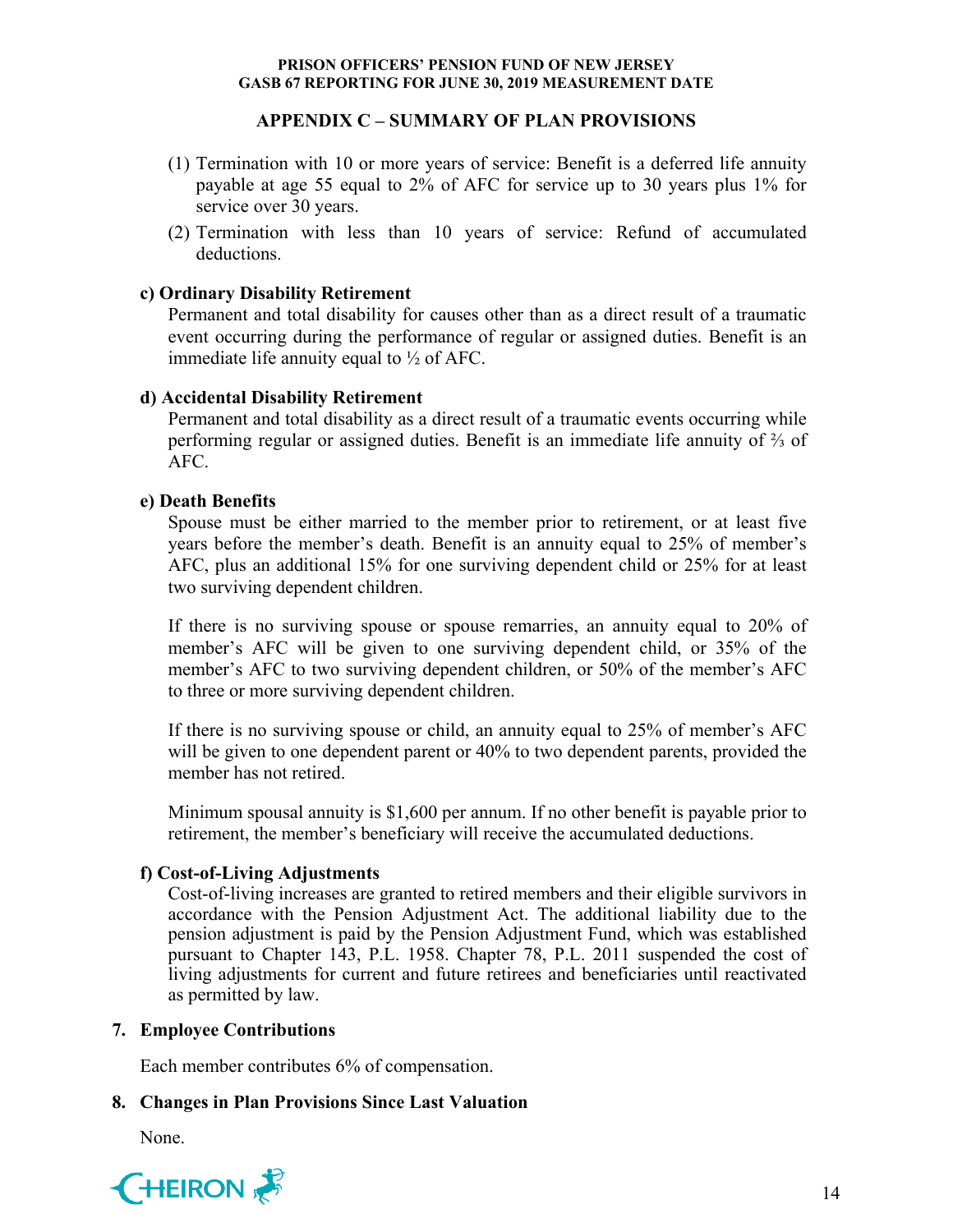## **APPENDIX D – GLOSSARY OF TERMS**

## **1. Actuarially Determined Contribution**

A target or recommended contribution for the reporting period, determined in conformity with Actuarial Standards of Practice based on the most recent measurement available when the contribution for the reporting period was adopted.

## **2. Actuarial Valuation Date**

The date as of which an actuarial valuation is performed. This date may be up to 24 months prior to the measurement date and up to 30 months prior to the employer's reporting date.

## **3. Entry Age Actuarial Cost Method**

The actuarial cost method required for GASB 67 calculations. Under this method, the actuarial present value of the projected benefits of each individual included in an actuarial valuation is allocated on a level basis over the earnings of the individual between entry age and assumed exit ages. The portion of this actuarial present value allocated to a valuation year is called the Service Cost. The portion of this actuarial present value not provided for at a valuation date by the actuarial present value of future service costs is called the Total Pension Liability.

#### **4. Measurement Date**

The date as of which the Total Pension Liability and Plan Fiduciary Net Position are measured. The Total Pension Liability may be projected from the Actuarial Valuation Date to the Measurement Date. The Measurement Date must be the same as the Reporting Date for the plan.

## **5. Net Pension Liability**

The liability of employers and nonemployer contributing entities for employees for benefits provided through a defined benefit pension plan. It is calculated as the Total Pension Liability less the Plan Fiduciary Net Position.

## **6. Plan Fiduciary Net Position**

The fair or market value of assets.

## **7. Reporting Date**

The last day of the plan or employer's fiscal year.